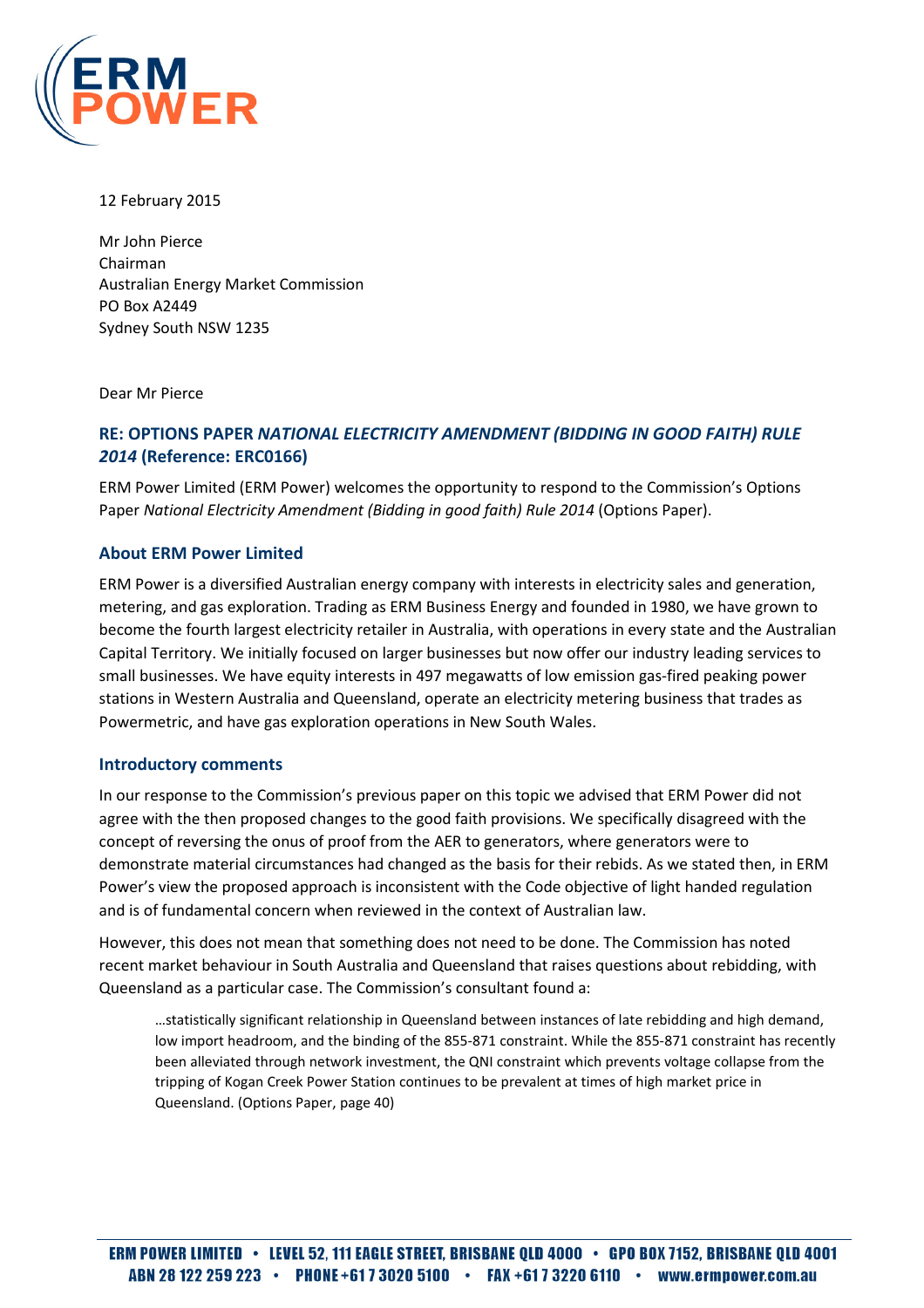

We note that the analysis in the rebidding study described above covered the period to August 2014. Rebidding activity has been material since then, with unprecedented spot price spikes and significant price increases in the forward contracts market.

## What ERM Power has observed in Queensland

ERM Power has observed the Queensland outcomes with interest and concern. Figure 1 below shows the half hourly spot price in Queensland from early November 2014 to end January 2015, showing significant price spikes, with numerous dispatch intervals at the Market Price Cap (MCP). Figures 1 and 2 also show the material increase in the price of forward contracts in Queensland over this period.



Figure 1: Queensland spot and daily futures prices Nov14 – Jan15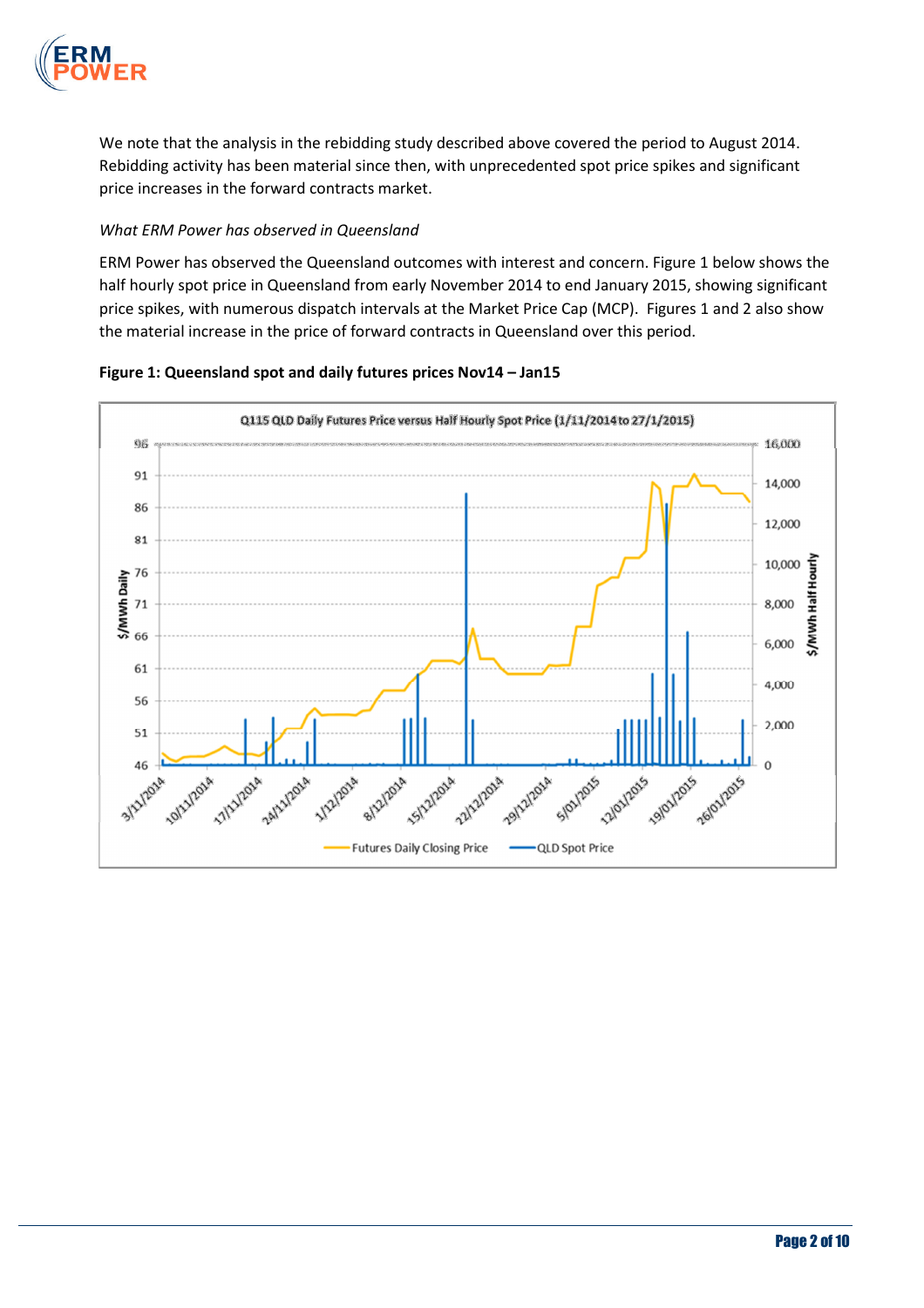

l





While it is difficult to quantify the overall market cost increase associated with the described increase in forward market prices, one methodology is to quantify the increase in value of the Queensland futures market contracts held immediately prior to the increased rebidding activity. Table 1 below shows the increase in value of three types of 2015 Queensland futures contract strips before and after the more recent rebidding activity in Queensland until 27 January 2015. The 'open interest' in Calendar Year 2015 (Cal15 Flat) futures contracts was valued at \$533.7m at 3/11/2014. On 27/1/2015 these same contracts were valued at \$735m. That is, during the period of the increased spot market activity, the Cal15 Flat contracts increased by \$201m, or 38 per cent. Similarly, Cal15 Peak contracts increased by \$1.1m and Cal 15 Caps by \$38.7m.

| Face Value (\$) | <b>Cal15 Flat</b> |             | <b>Cal15 Peak</b> |  |           | <b>Cal15 \$300 Caps</b> |  |            |      |
|-----------------|-------------------|-------------|-------------------|--|-----------|-------------------------|--|------------|------|
| 3/11/2014       |                   | 533,672,302 |                   |  | 2,322,053 |                         |  | 27,243,792 |      |
| 27/01/2015      |                   | 735,234,246 |                   |  | 3,435,210 |                         |  | 66,019,464 |      |
| Delta $(5)$     |                   | 201,561,944 |                   |  | 1,113,158 |                         |  | 38,775,672 |      |
| Delta (%)       |                   | 38%         |                   |  |           | 48%                     |  |            | 142% |

#### Table 1: Increase in 2015 Queensland futures contract strips

The above increases in futures contract values do not take into account the price increases in the Over the Counter (OTC) contracts. If we include OTC contracts the impact on the value of forward contracts curve could be close to \$400m in 2015 alone.<sup>1</sup> This analysis only extends to standard swap and cap derivatives

 $^1$  This is based on the 2014 Australian Financial Markets Report assessment that OTC contract volumes represent approximately 65 per cent of the volume traded on the futures exchange.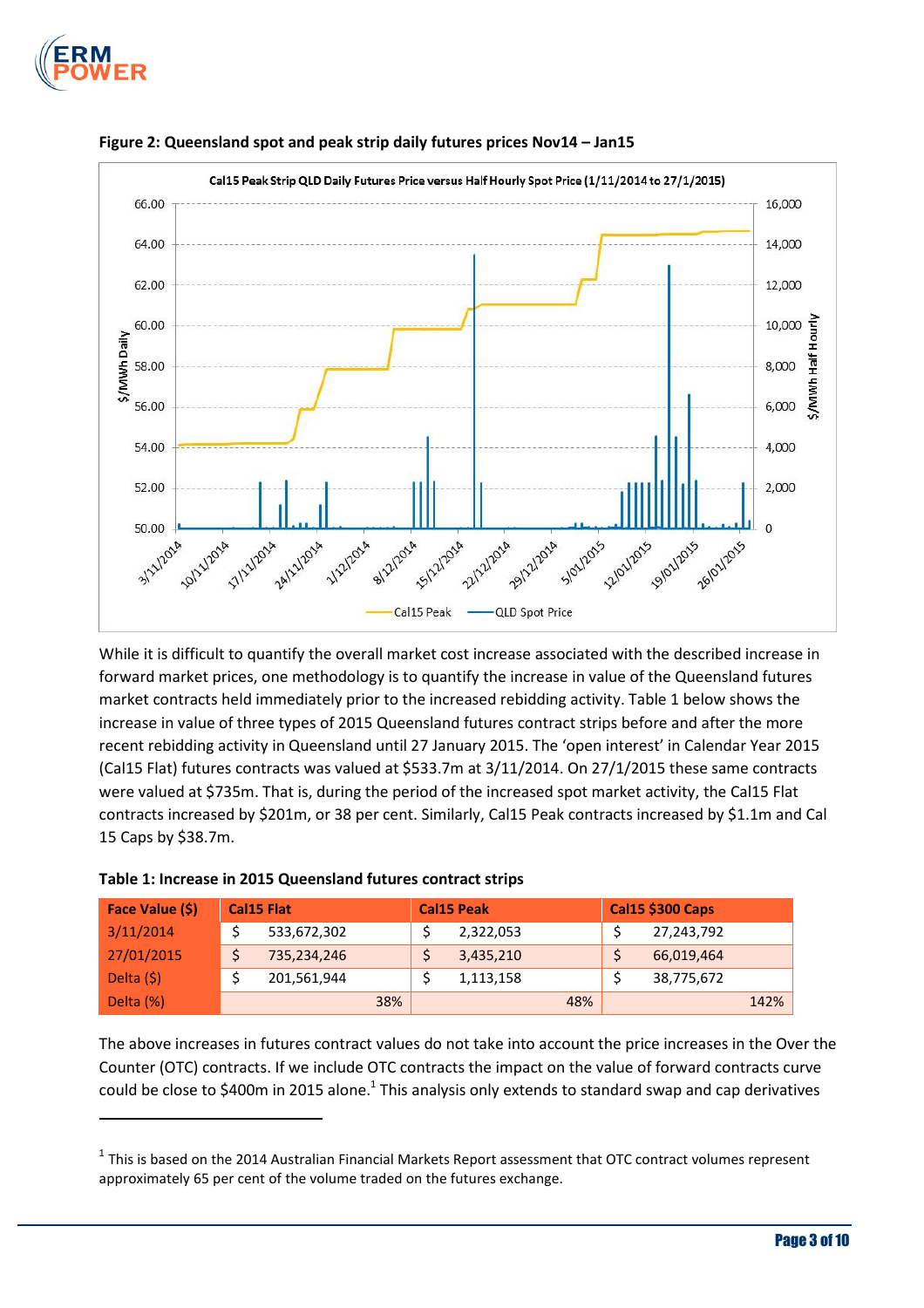

and therefore does not extend to options and non-standard financial products, nor does it take into account swap and cap derivatives traded throughout November, December and January. Therefore the \$400m amount may be a modest assessment of the overall financial impact. We encourage the Commission to further assess the impact of the behaviour and associated price impacts on the Queensland forward curve.

## Defining the problem to be solved

The problem of late strategic rebidding has been addressed at some length through the consultation to date. However, there are some elements of rebidding activities in Queensland that we want to draw out further.

First, it is worth pointing out that the rebidding activity that we see as problematic is where there is a concerted effort to drive up wholesale prices by generators regularly economically withdrawing large volumes of capacity using very fast ramp rate plant in the last minutes of a trading interval. In Queensland, generators have been rebidding in this manner on days where the result of this action has been to bind the QNI interconnector, economically 'separating' the state from the rest of the NEM. This then provides for transient market power for those select generators: the market in a broader sense cannot respond to the high prices. We have seen certain plant switched off and on for five minute periods on many occasions on certain days.

Second, and related to the first point, we note that the Commission has stated in its Options Paper that transient pricing power 'is only a concern if it occurs frequently enough and to a significant magnitude that it leads to wholesale prices that are sustained above the long-run marginal cost of new generation capacity and that barriers to entry exist that prevent or increase the costs of new investment' (page 47). The transient pricing power discussed above fits the criteria to be a concern; it is certainly difficult to contemplate new generation capacity that could be built to efficiently remove the transient pricing power currently demonstrated in Queensland. For example, ERM Power has led the development of more than 2000MW of generation in Australia, and has two development approvals in place in Queensland to build new peaking power stations. We would be well placed to build a new peaking power station in Queensland. However, we would not do this because the lateness of the current rebidding means that new plant could still not react to the higher prices.

In short, the high prices both in the spot market and in the forward contracts market in Queensland do not seem to be the result of genuine supply and demand conditions. This outcome is clearly inconsistent with the National Electricity Objective (NEO); that is, it does not support operational and price efficiency in the market to meet the long term interests of consumers. While we have focussed on Queensland in this submission and this is where the problem is currently of most concern, we believe that the fact that this behaviour is able to occur in the NEM without apparent penalty (or at least a meaningful enforcement approach) is unacceptable. We do not support the view put forward by some stakeholders that the regional nature of the issue means that no action is required.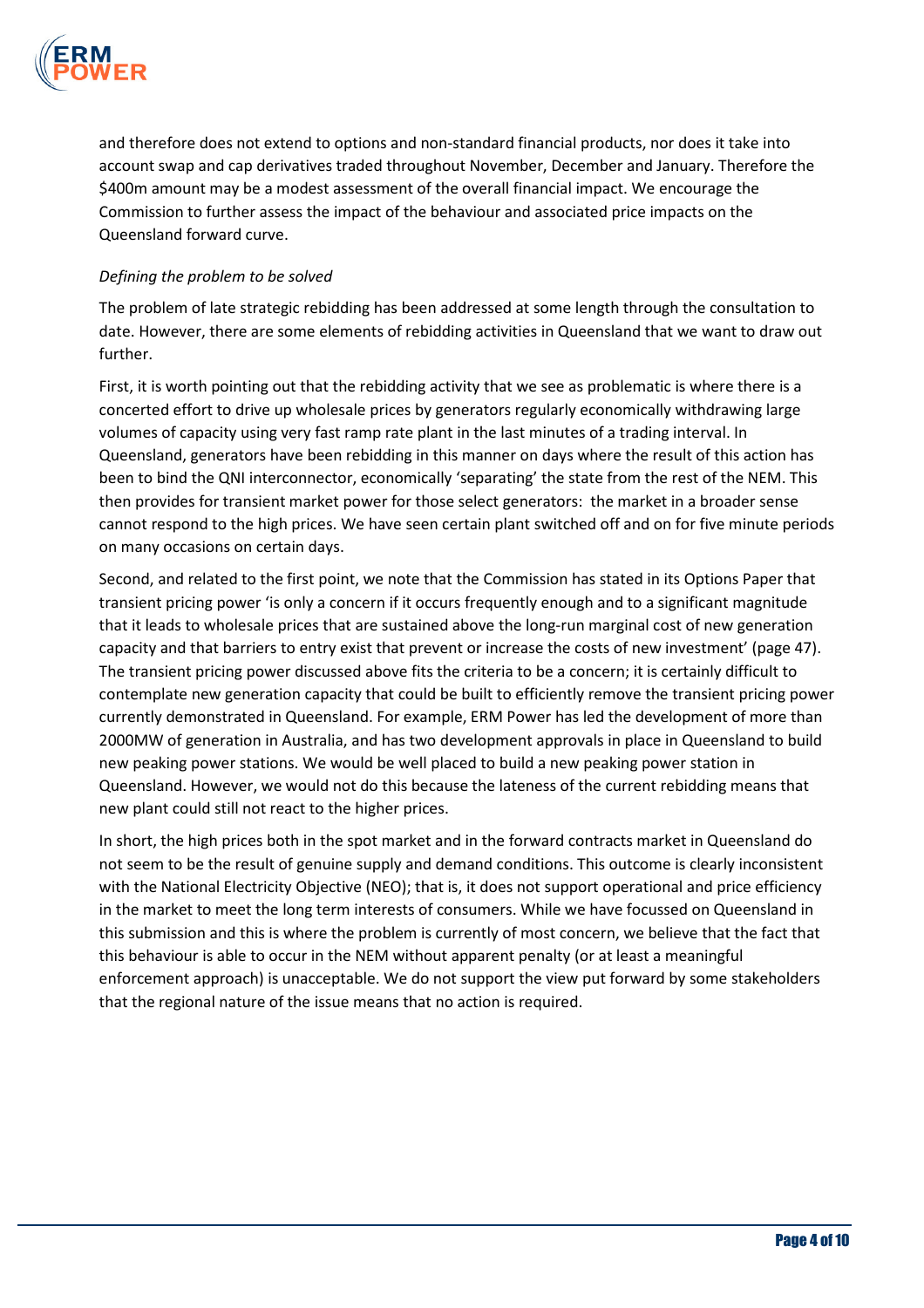

## ERM Power's position

While we acknowledge that price volatility is part of an effectively competitive market, if prices are regularly pushed to the MCP in an otherwise oversupplied wholesale environment then there is reason to question whether the market is operating as intended. This is particularly because high prices occurring late within a trading interval cannot be economically responded to by the market itself.

It is reasonable to consider how regulation might be improved so that the threat of enforcement might reduce or eliminate behaviour that undermines market confidence. We note the Commission's conclusions that the National Electricity Rules (NER), existing Australian Consumer Law and the Corporations Law are not currently adequate in such a role, and so we agree that a change to the NER is a reasonable alternative.

ERM Power supports a new statement in the NER that clarifies that the regulator is able to take action against generators where there is reason to believe the market is being manipulated or there is other undesirable trading behaviour. This would be enforcement against generator behaviour that results in harmful outcomes and undermines confidence in the market.

We do not support the gate closure mechanisms included in the AEMC Options Paper. These are still too broad and will further reduce the effectiveness of the market to respond to price events. If a gate closure approach is to be considered we would prefer a limitation on bids that provides for the majority of rebids to still be made up until dispatch; the issue is how to prevent the 'wrong' sort of rebidding.

These views are explained in more detail below.

## The existing good faith provisions or a behavioural statement of conduct

The Commission's Options Paper describes the trade-off between regulating to limit late strategic rebidding (in the sense we have referred to the practice above) and allowing for the necessary flexibility for generators to rebid in the NEM in a reasonable commercial sense. ERM Power absolutely agrees that flexibility is vital for the efficient functioning of the market, and we would caution against regulatory approaches that apply blanket statements or limitations that might unintentionally limit or prohibit reasonable commercial behaviour from generators. In our view the original rule change proposal went too far in that it applied this blanket coverage, as did the Commission's initial view that the proposal was about 'reversing the onus of proof' back to generators (although this was stated by the rule proponent as not its intent).

However, we believe that there should be some way of better defining acceptable/unacceptable behaviour in the wholesale market. The behaviour we have seen to date has caused (and is still causing) material harm in Queensland and can be expected to cause further harm in other jurisdictions when the circumstances provide for it. The behaviour will continue because the AER believes it cannot pursue the issue under the current rules, despite the outcomes being misaligned with policymakers' intent or consumers' likely reasonable expectations. The apparently unenforceable nature of the existing good faith bidding provisions has also had a negative effect on the confidence of market participants.

In ERM Power's view the discussion on how to improve the good faith provision needs to begin by asking whether the existing or proposed rule can be enforced while legal interpretation appears to rely on a view of a trader's good or bad faith intent when making a bid. The case Australian Energy Regulator v Stanwell demonstrated the difficulty for an external body (that is, anyone other than the trader in question) to prove that an individual's intent to honour a bid was any different from what the individual said it was. Of course it is not in a trader's interest to admit that his activity is anything other than a reasonable response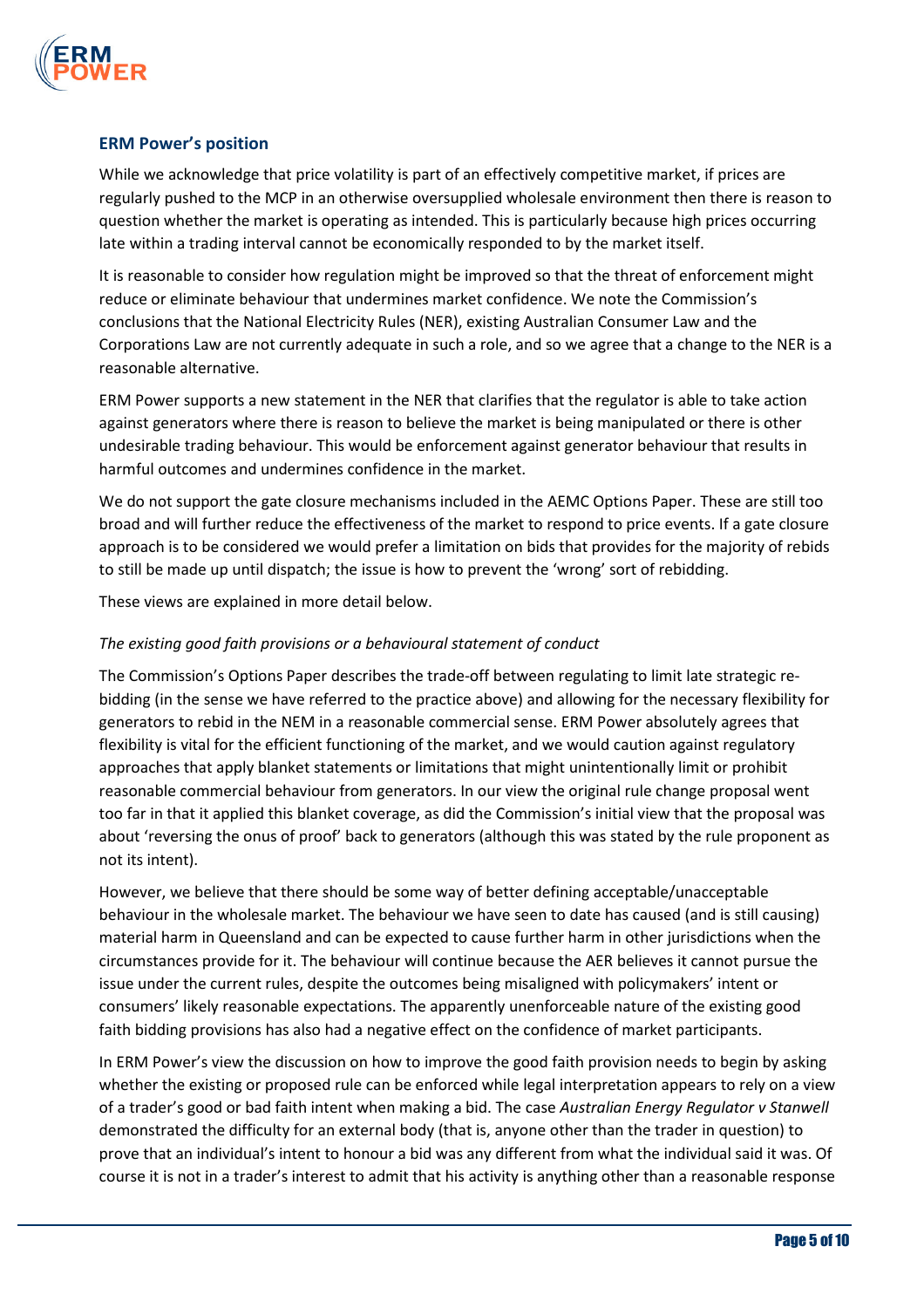

to circumstances as allowed under the law. This leaves circumstantial evidence at best for a prosecuting authority, where this evidence may exist but would seem unlikely in the case of individual bids.

We therefore agree with the Commission that a regulatory approach could shift from a focus on specific bidding events to the longer term effects of generator behaviour on the market across units within a generation entity. This also links better to the NEO, which primarily focusses on effects of the market on the long term interests of consumers.

The question is then how to apply a more general legal obligation on market participants to behave with integrity in the market, and specifically to not undermine the public interest or confidence in the market. As noted by the Commission, the Corporations Act 2001 section 1041A provides legal precedent regarding market manipulation that may be referenced for a replacement for the NER good faith provision. We agree that while the Corporations Law cannot currently cover the NEM as a physical market, its market manipulation provisions may be of assistance as a template for a new NER provision.<sup>2</sup> We recognise the issue raised by the Commission that it may be harder in the NEM to determine and define an artificial price; however, this approach still seems to be worth pursuing and we encourage the Commission to continue to address how market manipulation precedents from Corporations Law may be translated into a revised approach to the NER good faith provision.

We also note the New Zealand concept of an Undesirable Trading Situation (UTS), where the regulator (the New Zealand Electricity Authority) has been provided with the ability to investigate and take any action it considers appropriate where there is 'an extraordinary event which threatens, or may threaten confidence in, or the integrity of, the wholesale market that cannot be resolved under the Code'.<sup>3</sup> The concept of maintaining confidence in the market is broad, providing the necessary flexibility for the regulator to investigate and act to resolve issues such as the problems currently experienced in Queensland. A UTS is not explicitly defined, with the *Electricity Industry Participation Code* 2010 clause 5.1 (2) stating that it includes (but is not limited to):

- (a) manipulative or attempted manipulative trading activity;
- (b) conduct in relation to trading that is misleading or deceptive, or is likely to mislead or deceive;
- (c) unwarranted speculation or an undesirable practice;
- (d) material breach of any law;

l

- (e) a situation that threatens orderly trading or proper settlement; or
- (f) any exceptional or unforeseen circumstance that is contrary to the public interest.

The New Zealand approach seems the most instructive to date, because it grants the regulator powers to act to resolve issues rather than having them continue and then be the subject of court action. The New Zealand Electricity Authority is empowered to commence an investigation into a UTS (only within 10 days of the event taking place), consult, and make specific directions. The Authority may direct that an activity

http://www.corrs.com.au/thinking/insights/market-manipulation-what-is-an-artificial-price-and-why-does-itmatter/). Importantly, the regulator 'does not need to establish that: the price at which the transaction occurred was outside a notional "genuine" price in the market in order to determine whether an "artificial price" was created or maintained by the transaction; or the transaction actually affected the behaviour of genuine buyers and sellers'. <sup>3</sup> See https://www.ea.govt.nz/code-and-compliance/uts/what-is-an-undesirable-trading-situation/.

<sup>&</sup>lt;sup>2</sup> We note that the 2013 case law precedent for interpretation of s1041A has shown that 'it is sufficient to show that the buyer or seller set the price with the sole or dominant purpose of setting or maintaining the price at a particular level rather than in circumstances reflecting the genuine forces of supply and demand' (see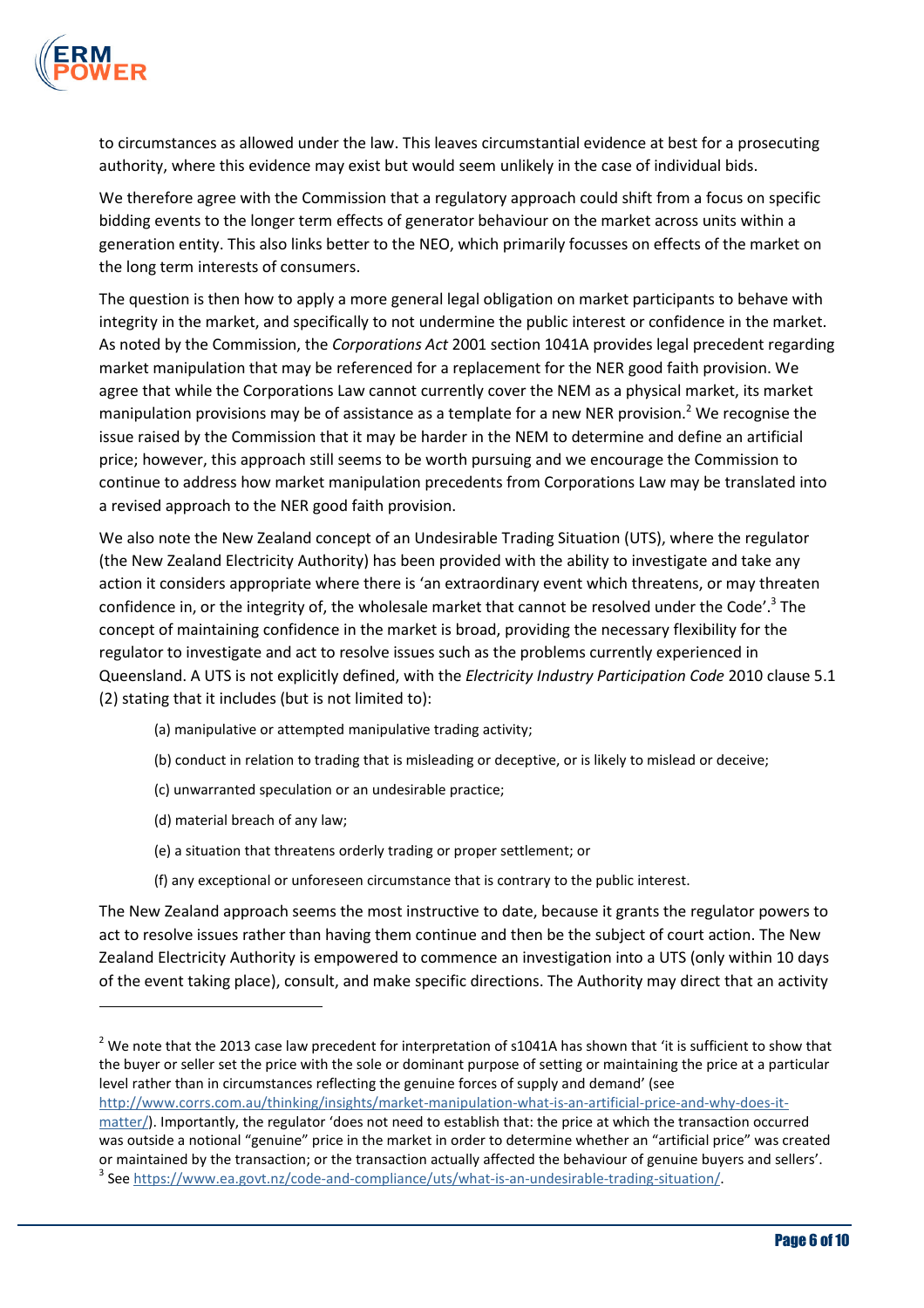

be suspended, limited or stopped (either generally or for a specified period), direct that completion of trades be deferred for a specified period, and direct a participant to take specific actions to overcome the undesirable trading situation. We support these kinds of provisions for the AER in the NEM;<sup>4</sup> swift identification and resolution of market issues according to the principles of UTS regulation will be in the public interest and support confidence in the market. We also suggest that the revised good faith provisions could include public notification of AER investigations into trading activity, as this would ensure market participants were quickly made aware of areas of concern and provided an opportunity to adjust behaviour accordingly.

None of this is to say that the existing good faith provisions should be completely replaced. While we doubt the enforceability of the existing NER clauses we recognise the argument that the one legal case (Australian Energy Regulator v Stanwell) does not prove the argument. The good faith provisions also establish a clear expectation of market participants. We thus expect that the best response to the problematic rebidding activity discussed in this submission is a combination of:

- good faith provisions that require an entity's current dispatch offer or rebid to represent its genuine intentions to honour its bids and rebids (Option 2 of the Options Paper, pages 58-59), to ensure this principle is still clear to market participants; and
- a New Zealand UTS-style provision that gives the AER power to investigate and act to resolve undesirable trading events, which include market manipulation (where guidance, if required, may be provided by the Australian Corporations Law). This is an alternative to (or version of) the Commission's Option 3 (pages 59-60), where a UTS may be related to behaviour over time (rather than specific bids) but is primarily behaviour that undermines the integrity of the market.

#### Gate closure

 $\overline{a}$ 

ERM Power notes the work carried out by the Commission and its consultants on international precedents for gate closure, as well as the timing issue explored in some depth by the Commission. We are concerned that the options proposed would unduly restrict the vast majority of rebids that are entirely consistent with a functioning electricity market, and particularly negatively impact peaking plant. The ability for fast start peaking plant to react commercially to new information in close to real time is inherently a material component of the benefit these facilities provide to the market and consumers.

ERM Power currently operates peaking plant in the Western Australian Electricity Market, where a two hour gate closure exists. The gate closure mechanism in Western Australia only allows rebidding associated with a loss of availability of plant. As a decision to start or stop a facility for any other reason (such as a commercial decision in response to new information) is prohibited after a gate closure, the owner of a peaking plant has a strong economic incentive to decide prior to the gate closure whether it should operate or not. This leads to clearly inefficient operation in nearly all periods where it would be efficient for a peaking plant to respond to market events. The issues would be magnified in the NEM with a much higher market price cap.

We support rebidding being allowed up until dispatch; the issue is how to prevent the rebidding that is outside of the intent of the NEO. If the Commission intends to pursue gate closure we would like to see a

<sup>4</sup> The Authority may also direct that any trades be closed out or settled at a specified price. ERM Power does not support this approach; in our view it grants excessive discretion to the regulator to act as if it was the market and this is risky and inappropriate.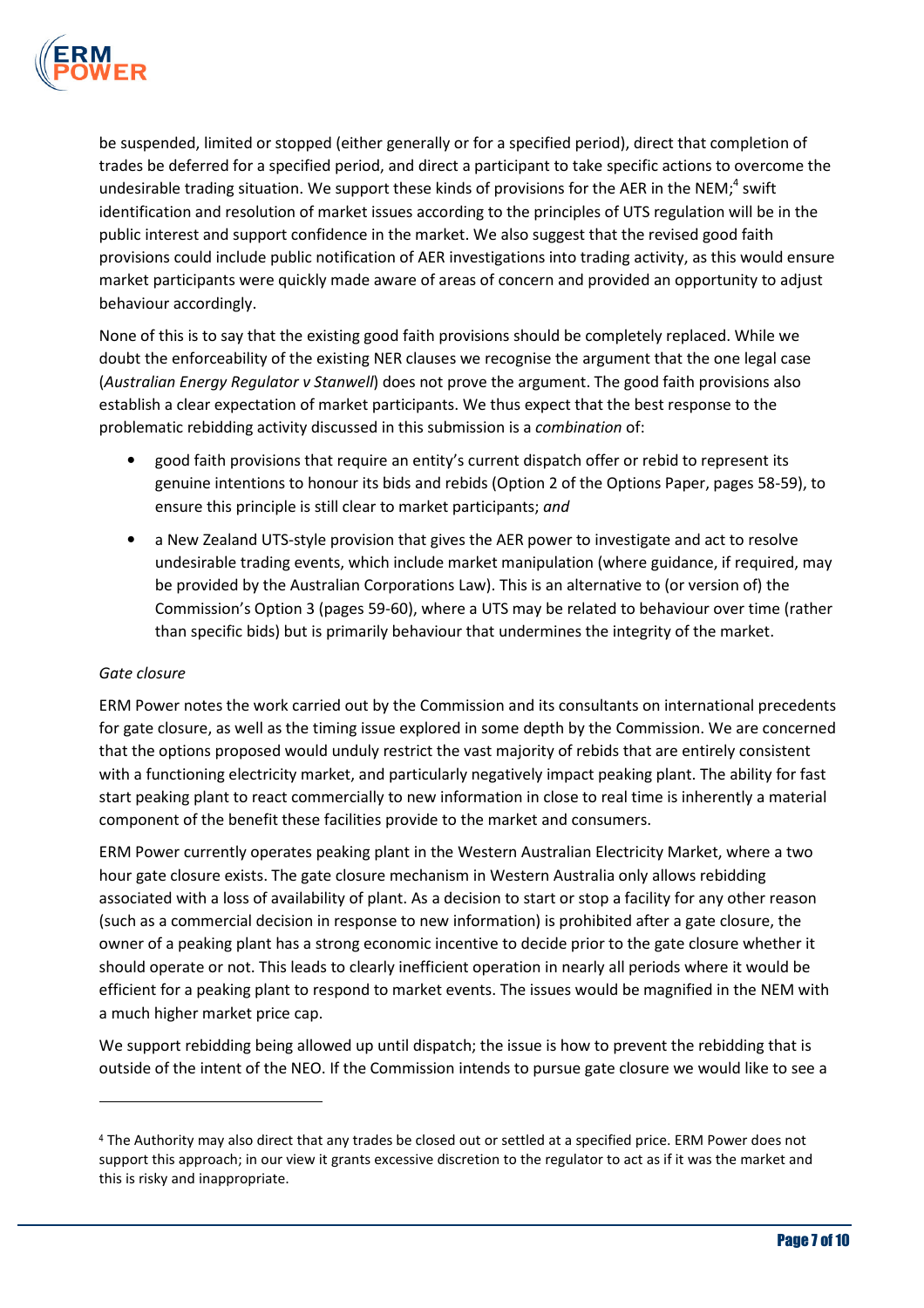

more sophisticated policy approach that only targets the types of rebids that are the cause for longer term customer harm. The vast majority of rebids do not fall into this category and so should be allowed if the market is to be efficient and flexible. We have outlined a potential gate closure model in Appendix A.

Gate closure of any type also requires the conduct provision discussed above: while a modified gate closure methodology could provide for better ability for peaking plant and demand management to provide an economically reasonable response, it can still potentially be gamed and so cannot on its own maintain participant confidence in the market. As noted by the Commission, there will always be a last rebid.

Please contact me or Dr Fiona Simon (03 9214 9318) if you would like to discuss this submission further.

Yours sincerely,

[signed]

Derek McKay Chief Executive - Generation 07 3020 5127 - dmckay@ermpower.com.au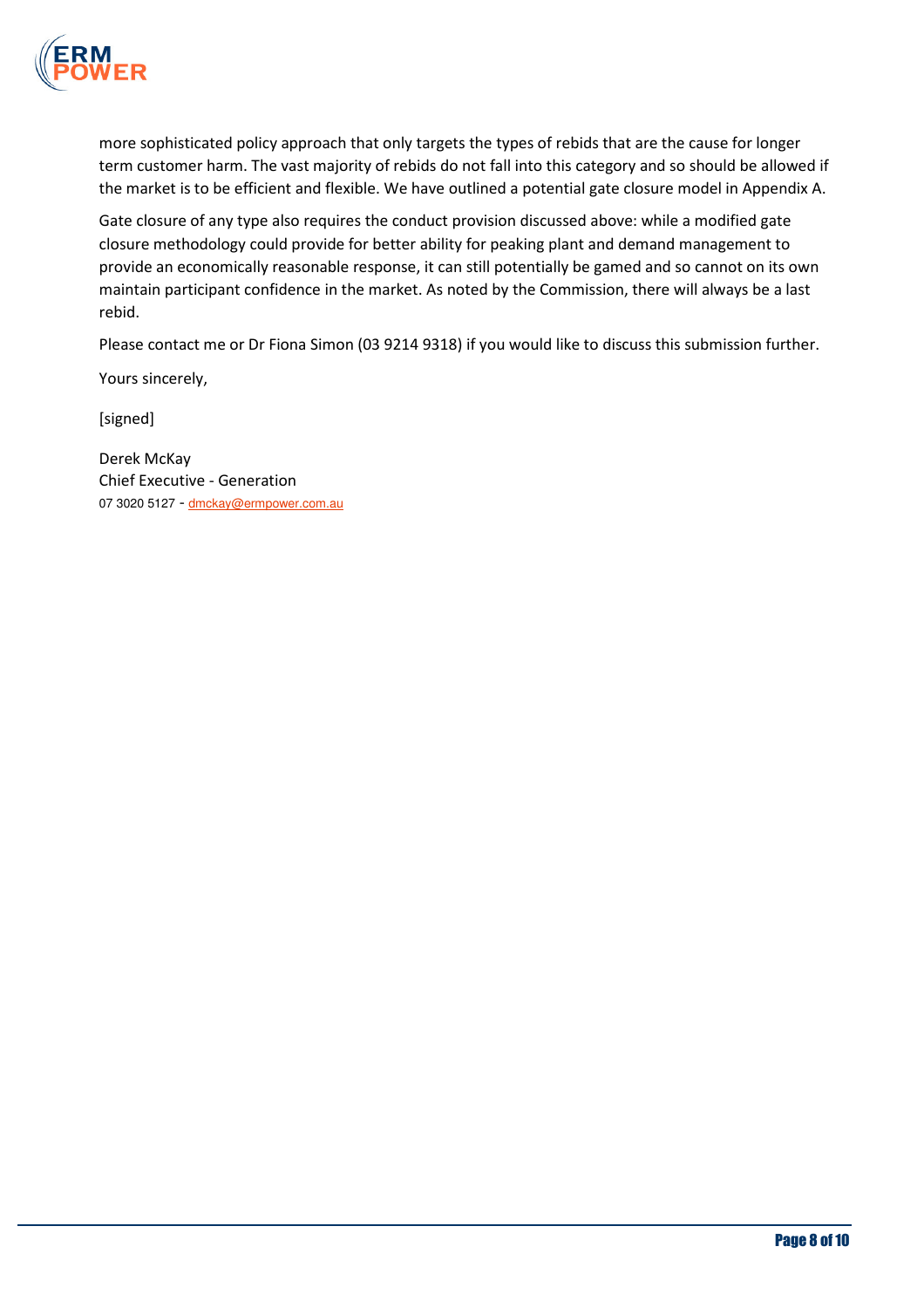

# Appendix A: Alternative gate closure approach

If gate closure is to be adopted, we would only support an approach as described below.

A targeted gate closure approach could provide for:

- a) rebids within a gate closure period that increase available capacity in price bands, as long as the price in that price band is less than a specified *price threshold*, and
- b) the gate closure period to be defined reasonably narrowly.

The approach differs from policy such as the '90 minute rule' used in Queensland in the past, as generators will be able to rebid from lower price bands to higher price bands (and vice versa) as long as this is below a defined price threshold.

The core concepts could be defined as follows:

- The *price threshold* in a gate closure period should be set at a level higher than the expected reasonable ranges of marginal cost of generating plant or cost of demand response. This is important because during a gate closure period operators of peak power plant still need to be able to vary the operation of the facility (including starting and stopping the plant). The peak power plant needs to be able to commercially reduce the operation of a facility (or not run it at all) in response to the latest information by moving volume from low price bands to a price band less than the price threshold. Practically a price spike of \$300/MWh that exists for one dispatch period only is insufficient to cover the cost of fuel, starting costs, and other variable costs. ERM Power suggests \$1000/MWh for this price threshold. This should allow all reasonable costs across peaking plant and demand response approaches.
- The gate closure could be set such that the forecast impact of any final unrestricted rebids will be made public in the latest 30 minute pre-dispatch information. This will allow the impact of the bid to be made public with sufficient time to respond. As the Commission has noted, adequate response times are essential for the market to function effectively.

Developing the concepts further, the relevant draft clauses could be as shown in Table 2.

| <b>Proposed clause</b>                                                                                                                                                                                                                                         | <b>Explanation</b>                                                                                                                                                                                                                                                                                                                                                                                                                                                                                                                                                                                                                                   |
|----------------------------------------------------------------------------------------------------------------------------------------------------------------------------------------------------------------------------------------------------------------|------------------------------------------------------------------------------------------------------------------------------------------------------------------------------------------------------------------------------------------------------------------------------------------------------------------------------------------------------------------------------------------------------------------------------------------------------------------------------------------------------------------------------------------------------------------------------------------------------------------------------------------------------|
| 1. A Scheduled Generator or Semi-Scheduled<br>Generator must not make a rebid that increases<br>available capacity in a price band where the price<br>in that price band is greater than the <i>price</i><br>threshold during a gate closure trading interval. | This will allow rebidding up to the MPC prior to the<br>gate closure, and following the gate closure will<br>only restrict increasing volume in price bands<br>greater than the rebid price threshold. That is, a<br>late rebid that moves volume from low prices to<br>prices above the price threshold will not be able to<br>occur. The majority of economic rebids can still be<br>made; this approach does not restrict movement of<br>capacity between price bands that are lower than<br>the rebid price threshold. Any new capacity made<br>available during the gate closure will need to be bid<br>in at prices below the price threshold. |
| 2. Other than for abnormal plant conditions or<br>other abnormal operating conditions, a<br>Scheduled Generator or Semi-Scheduled                                                                                                                              | This clause will allow rebidding generation<br>unavailable for commercial reasons prior to the<br>gate closure, but following the gate closure will                                                                                                                                                                                                                                                                                                                                                                                                                                                                                                  |

#### Table 2: Proposed gate closure clauses